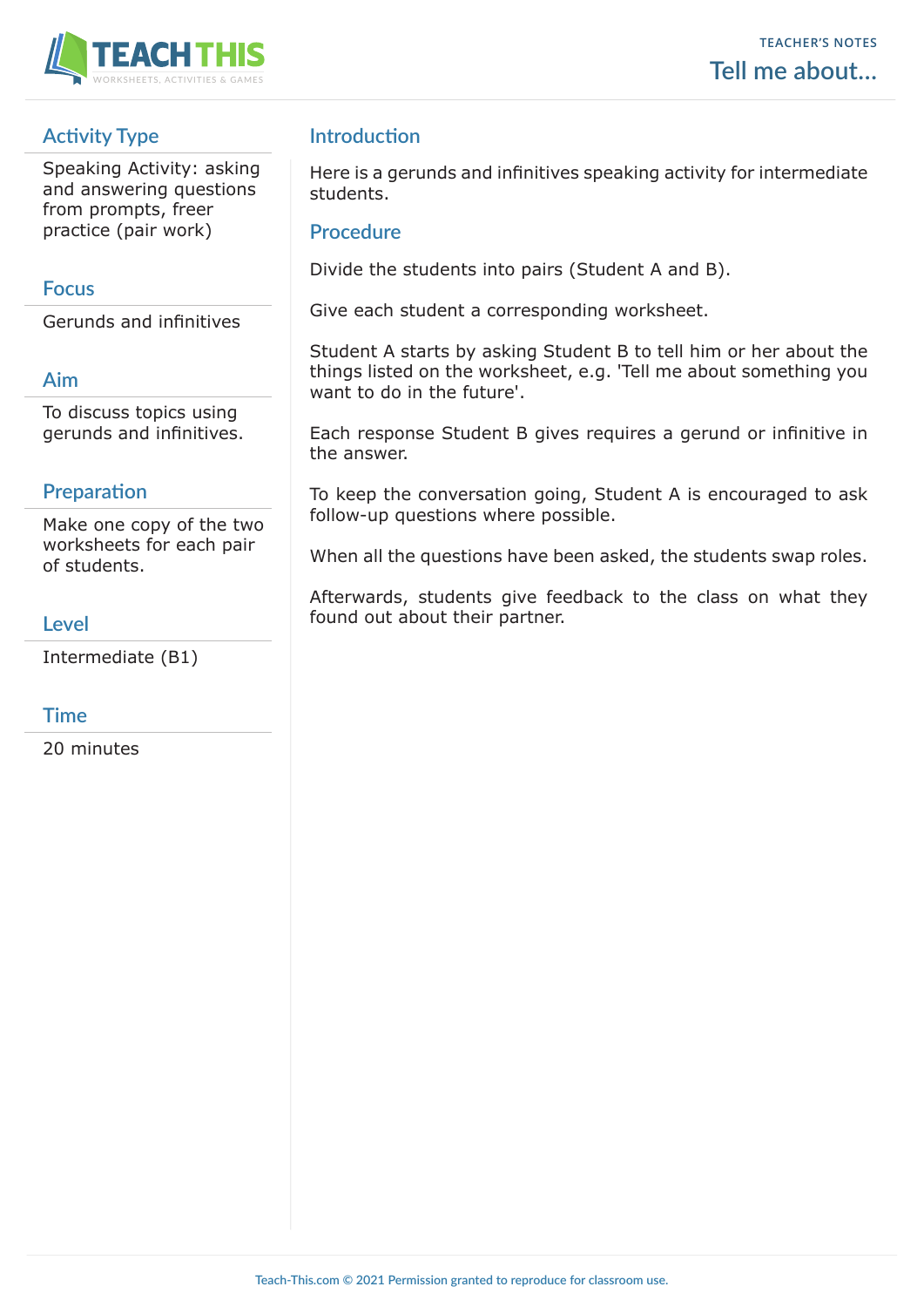

# **Student A**

#### **A. Ask your partner to tell you about the following things. Ask follow-up questions where possible.**

**Tell me about**...

…something you want to do in the future.

…something you are not very good at doing.

…something you must remember to do this week.

…something you would like to learn to do.

…something you love doing at the weekend.

…something you were encouraged to do as a child.

…something you avoid doing.

…something you are thinking of doing next weekend.

…something you try to do every day.

**B. Now, respond to what your partner asks you. Use a gerund or infinitive in each answer.**